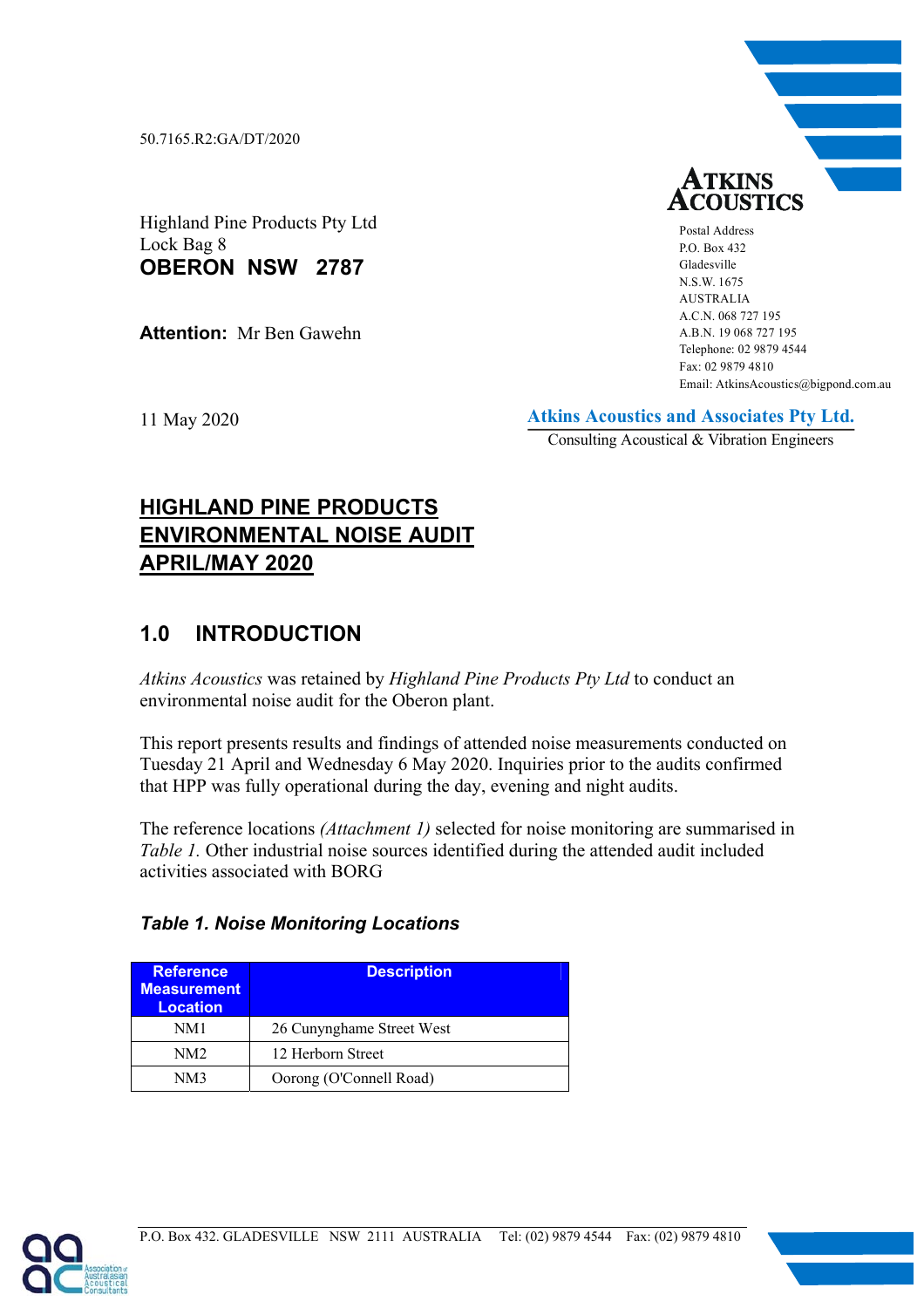# **2.0 NOISE CONDITIONS**

*HPP* is the holder of Environmental Protection Licence No 11269 under the *Protection Operations Act 1997.* The licence authorises the carrying out 'Wood or timber milling or processing and 'Wood preservation' at Gate 3, Albion Street, Oberon. Noise conditions referenced on the Licence are summarised in *Table 2* together with noise limits referenced in Development Approval DA 403-11-00.

| <b>Reference</b> | <b>Assessment Location</b>                                                                                                | <b>Sound Pressure Levels</b><br>$L_{Aeq}$ <sub>15min</sub> dB 20x10 <sup>-6</sup> Pa |                                                                           |                                                      |  |
|------------------|---------------------------------------------------------------------------------------------------------------------------|--------------------------------------------------------------------------------------|---------------------------------------------------------------------------|------------------------------------------------------|--|
|                  |                                                                                                                           | Day<br>$(7.00am -$<br>6.00 <sub>pm</sub>                                             | <b>Evening</b><br>$(6.00pm - 10.00pm)$                                    | <b>Night</b><br>$(10.00 \text{pm} - 7.00 \text{am})$ |  |
| <b>EPL 11229</b> | Oorong or any other noise<br>sensitive location (such as<br>residence/school along Herbourne<br>or West Cunynghame Street | 55                                                                                   | 50                                                                        | 50                                                   |  |
|                  |                                                                                                                           |                                                                                      | <b>Sound Pressure Levels</b><br>$L_{A10,15min}$ dB 20x10 <sup>-6</sup> Pa |                                                      |  |
|                  | Residential areas within Oberon                                                                                           | 46                                                                                   | 41                                                                        | 36                                                   |  |
| DA 403-11-00     | Residential areas adjacent to<br>industrial areas or main roads                                                           | 51                                                                                   | 46                                                                        | 41                                                   |  |
|                  | Residences within industrial areas                                                                                        | 56                                                                                   | 51                                                                        | 46                                                   |  |

#### *Table 2. Assessment Noise Limits*

*NOTES:* 

 *1. To determine compliance with EPL, noise must be measured at or computed for, at 'Oorong' or any other noise sensitive locations (such as a residence/school along Herbon or West Cunyngham Street, Oberon).* 

*2 A modifying factor correction must be applied for tonal, impulsive or intermittent noise in accordance with the 'Environmental Noise Management - NSW Industrial Noise Policy (January 2000)'.* 

*3. The noise limits identified in the licence apply under all meteorological conditions except: a) during rain and wind speeds (at 10m height) greater than 3m/sec: and b) under 'non -significant weather conditions'* 

#### **2.1 Modifying Factors**

Notes referenced to the Environmental Protection Licence No 11269 refer to 'modifying factor' adjustments and are applied where the source noise contains characteristics such as tonality, impulsiveness, intermittency, irregularity or dominant low-frequency content.

#### **2.2 Assessment Meteorological Conditions**

Reference to reported weather analysis for Oberon (Heggie $F<sup>February 2006</sup>$ ), the area is subject to Class F temperature inversions during nighttime hours, south-westerly nighttime winds during winter and spring and considered to be a feature of the area as they occur for 30% or more of the time.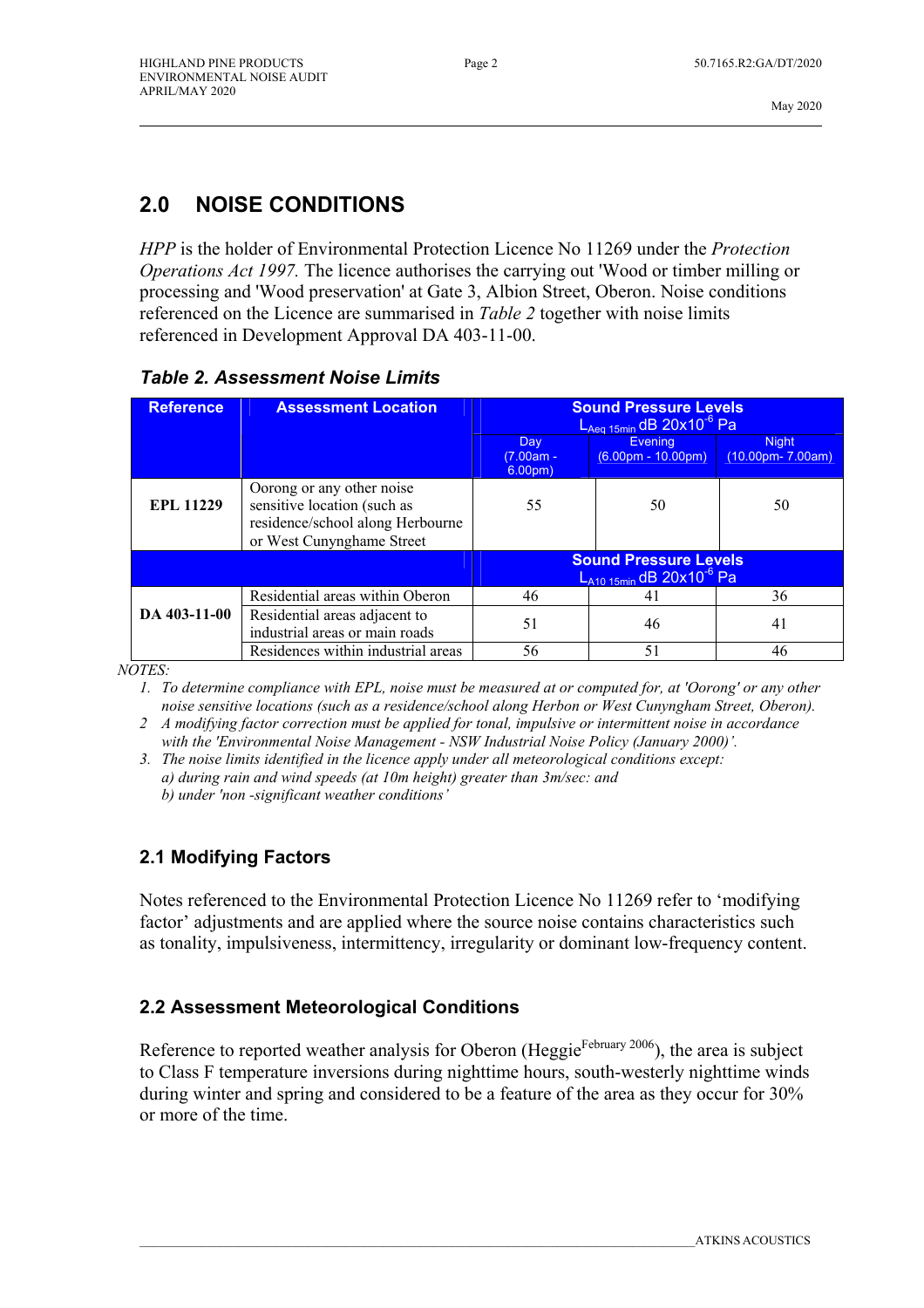## **3.0 INSTRUMENTATION**

The noise measurement instrumentation comprised a Svan 949 Sound and Vibration Analyser. The Svan meter was programmed to record and store 1/3 octave and statistical sound pressure levels. The reference calibration level of the meter was checked prior to and after the measurements with a Bruel & Kjaer Sound Level Calibrator Type 4230 and remained within  $\pm 1$ dB(A). The instrument satisfies Class 1 performance requirements of AS IEC 61672.1 - 2004: Electro acoustics - Sound Level Meters - Sound Level Meters.

## **4.0 PREVAILING WEATHER CONDITIONS**

Prevailing weather conditions observed during the April day and evening audits varied with wind from the west-south-west (<3m/sec) and temperatures between 10-15<sup>o</sup>C. The April night audit was cancelled due to wind speeds exceeding 5m/sec. A follow-up night visit was conducted on  $6<sup>th</sup>$  May 2020, during the noise audit a light wind from the northwest prevailed (<3m/sec) and temperatures ranged between 1-2°C.

## **5.0 MEASUREMENT RESULT**

*Table 3* presents a summary of the measured ambient sound pressure levels, noise approval conditions, estimated noise contributions from HPP and noted observations*.*

Noise from HPP plant/equipment/activities identified during the audits included general industrial hum, Green Mill cyclone (product impact), onsite road trucks, fork lifts (open timber storage area), log feeder (impact loading and transfer) and timber impact (sorter/stacker and green mill building).

In terms of applying the *INP* modifying correction factors no HPP sources during the audits were identified that required tonal, low frequency, impulsive or intermittent adjustments.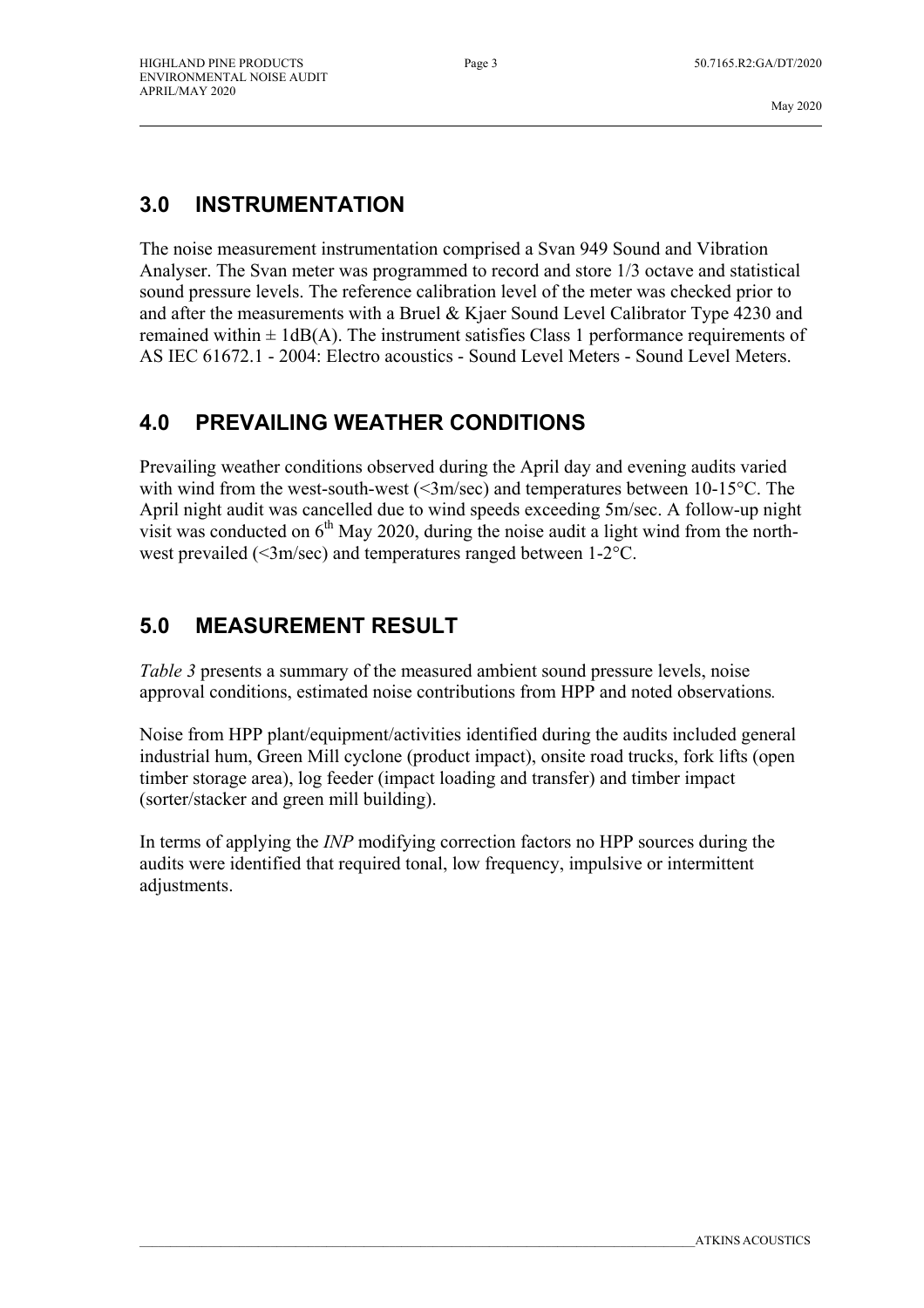#### *Table 3. Attended Statistical Noise Measurements*

*dBA re: 20 x 10–6 Pa*

| <b>Location</b>                                 | <b>Measured Ambient Sound</b><br><b>Pressure Levels</b><br>$20 \times 10^{-6}$ Pa |           |           | <b>Assessment</b><br><b>Goals</b> | <b>Estimated</b><br><b>HPP</b><br><b>Contribution</b> | <b>Comments</b> |           |                                                                                                                                                            |
|-------------------------------------------------|-----------------------------------------------------------------------------------|-----------|-----------|-----------------------------------|-------------------------------------------------------|-----------------|-----------|------------------------------------------------------------------------------------------------------------------------------------------------------------|
|                                                 | $L_{Aea}$                                                                         | $L_{A90}$ | $L_{A50}$ | $L_{A10}$                         | $L_{A1}$                                              | $L_{Aea}$       | $L_{Aea}$ |                                                                                                                                                            |
| Daytime (1440 hours – 1555 hours) 21 April 2020 |                                                                                   |           |           |                                   |                                                       |                 |           |                                                                                                                                                            |
| Location M1                                     | 50.9                                                                              | 47.2      | 48.7      | 52.3                              | 60.8                                                  | 55              | <45       | HPP not audible; BORG Log impact and processing; Intermittent offsite trucks LAmax<br>48/9dBA and cars LAmax 50/5dBA; Birds.                               |
| Location M2                                     | 48.9                                                                              | 47.0      | 48.4      | 50.2                              | 53.9                                                  | 55              | $\leq$ 45 | HPP Log impact LAmax 52/7dBA; Intermittent offsite distant traffic LAmax<br>49/50dBA; Insects; Light breeze in trees                                       |
| Location M3                                     | 51.8                                                                              | 41.5      | 47.2      | 55.7                              | 61.3                                                  | 55              | $<$ 40    | HPP not audible; Offsite trucks LAmax 62/3dBA and cars LAmax 54/9dBA; Insects;<br>Breeze in tree                                                           |
| Evening (1835 hours – 2005 hours) 21 April 2020 |                                                                                   |           |           |                                   |                                                       |                 |           |                                                                                                                                                            |
| Location M1                                     | 46.6                                                                              | 44.6      | 45.9      | 47.7                              | 52.3                                                  | 50              | <45       | HPP and BORG controlled ambient LAeq 46/7; HPP log impact, Offsite trucks LAmax<br>51/2, Offsite cars LAmax 46/8dBA.                                       |
| Location M2                                     | 47.6                                                                              | 45.2      | 46.9      | 49.5                              | 51.4                                                  | 50              | <45       | HPP and BORG controlled ambient LAeq 46/7; HPP log impact, Intermittent offsite<br>distant traffic LAmax 49/50dBA; Insects                                 |
| Location M3                                     | 40.1                                                                              | 37.7      | 46.5      | 48.8                              | 51.7                                                  | 50              | $\leq$ 45 | HPP log impact LAmax 40/5, Offsite trucks LAmax 60/5, Offsite cars LAmax<br>53/60BA                                                                        |
| Night (2215 hours – 2355 hours) 6 May 2020      |                                                                                   |           |           |                                   |                                                       |                 |           |                                                                                                                                                            |
| Location M1                                     | 51.8                                                                              | 50.8      | 51.7      | 52.6                              | 53.8                                                  | 50              | <46       | HPP and BORG controlled ambient LAeq 51/2.                                                                                                                 |
| Location M2                                     | 50.5                                                                              | 49.9      | 50.1      | 52.1                              | 53.9                                                  | 50              | <48       | HPP and BORG controlled ambient LAeq 50/1. HPP Timber impact (timber green<br>mill, sorter/stacker and log feeder) LAmax 49/53; Offsite trucks LAmax 54/5. |
| Location M3                                     | 41.7                                                                              | 39.3      | 40.8      | 43.9                              | 47.1                                                  | 50              | $<$ 40    | HPP general noise HPP log feeder impact LAmax 42/5; Onsite mobile plant<br>LAmax 44/5; Green mill building impact noise LAmax 40/2; Insects                |

NOTES: \* Includes +2dB correction for low frequency noise (NPfI Table C.1)

\*\* Includes +5dB correction for low frequency noise (NPfI Table C.1)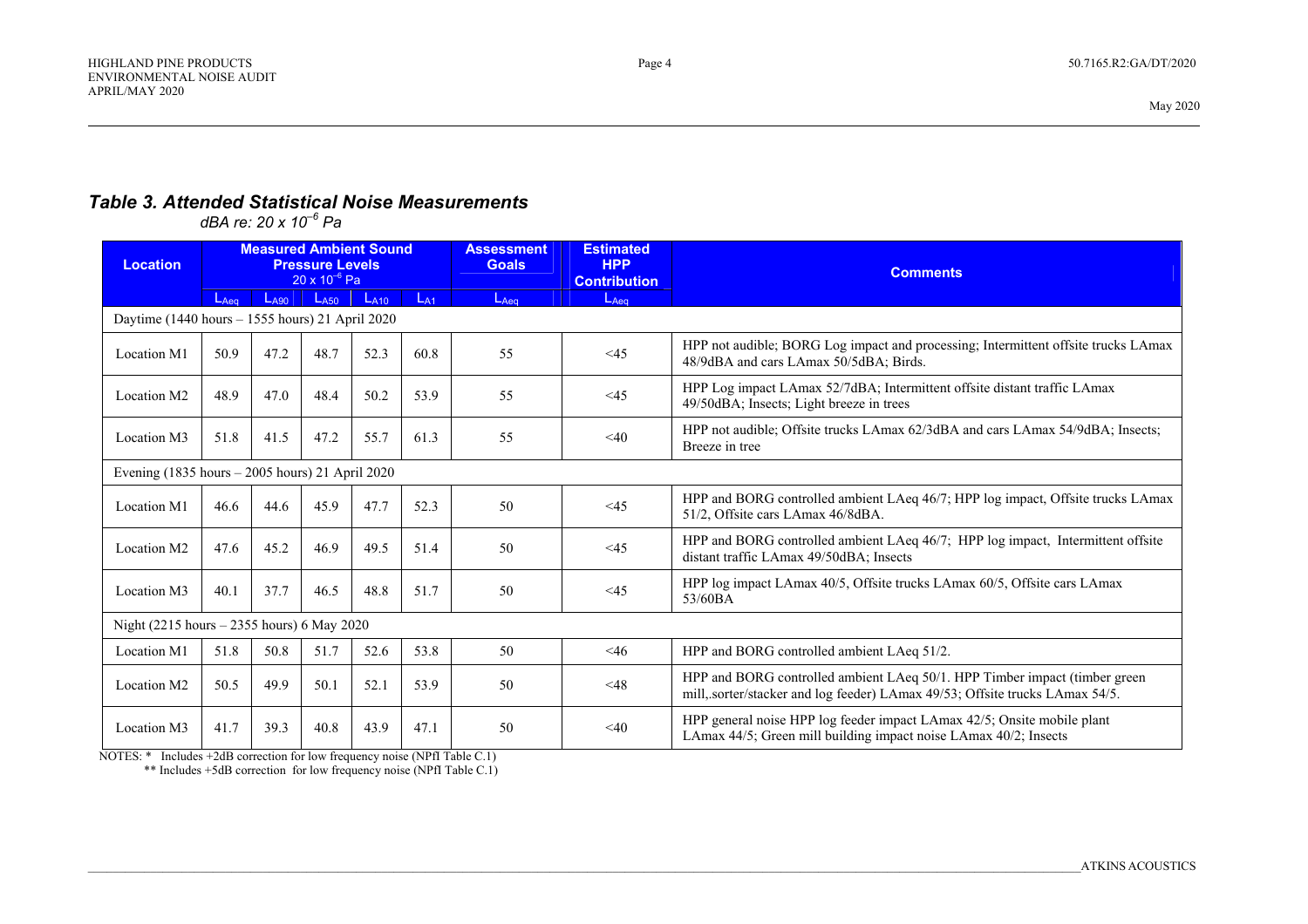\_\_\_\_\_\_\_\_\_\_\_\_\_\_\_\_\_\_\_\_\_\_\_\_\_\_\_\_\_\_\_\_\_\_\_\_\_\_\_\_\_\_\_\_\_\_\_\_\_\_\_\_\_\_\_\_\_\_\_\_\_\_\_\_\_\_\_\_\_\_\_\_\_\_\_\_\_\_\_\_\_\_\_\_\_\_\_\_\_\_\_\_\_\_\_\_\_\_\_\_\_\_\_\_\_\_\_\_\_\_\_

# **6.0 DISCUSSION**

*Table 3* presents the results and findings from attended environmental noise audits conducted for HPP Oberon on Tuesday 21 April and Wednesday 6 May 2020. Inquiries prior to the audit confirmed that HPP was fully operational during the day, evening and night audits. The reference locations *(Attachment 1)* selected for noise monitoring are summarised in *Table 1.*

HPP plant/equipment/activities identified during the audits included general industrial hum, Green Mill cyclone (product impact), onsite road trucks, fork lifts (open timber storage area), log feeder (impact loading and transfer) and timber impact (sorter/stacker and green mill buildings). Other industrial noise sources identified during the attended audit included activities associated with BORG

Prevailing weather conditions observed during the April day and evening audits varied with wind from the west-south-west (<3m/sec) and temperatures between 10-15 °C. The April night audit was cancelled due to wind speeds exceeding 5m/sec. A follow-up night visit was conducted on  $6<sup>th</sup>$  May 2020, during the noise audit a light wind from the north-west prevailed (<3m/sec) and temperatures ranged between 1-2°C.

Measurements during the audits confirmed that the HPP  $L_{Aeq, 15 min}$  noise contributions to the ambient levels could not be measured directly for comparison with the Licence Conditions In terms of applying the *INP* modifying correction factors no sources were identified that required tonal, low frequency, impulsive or intermittent adjustments. From the findings of te attended audits the results *(Table 3)* demonstrate compliance with the EPA Environmental Licence Noise Limits *(Table 1)*.

## **ATKINS ACOUSTICS & ASSOCIATES PTY LTD.**